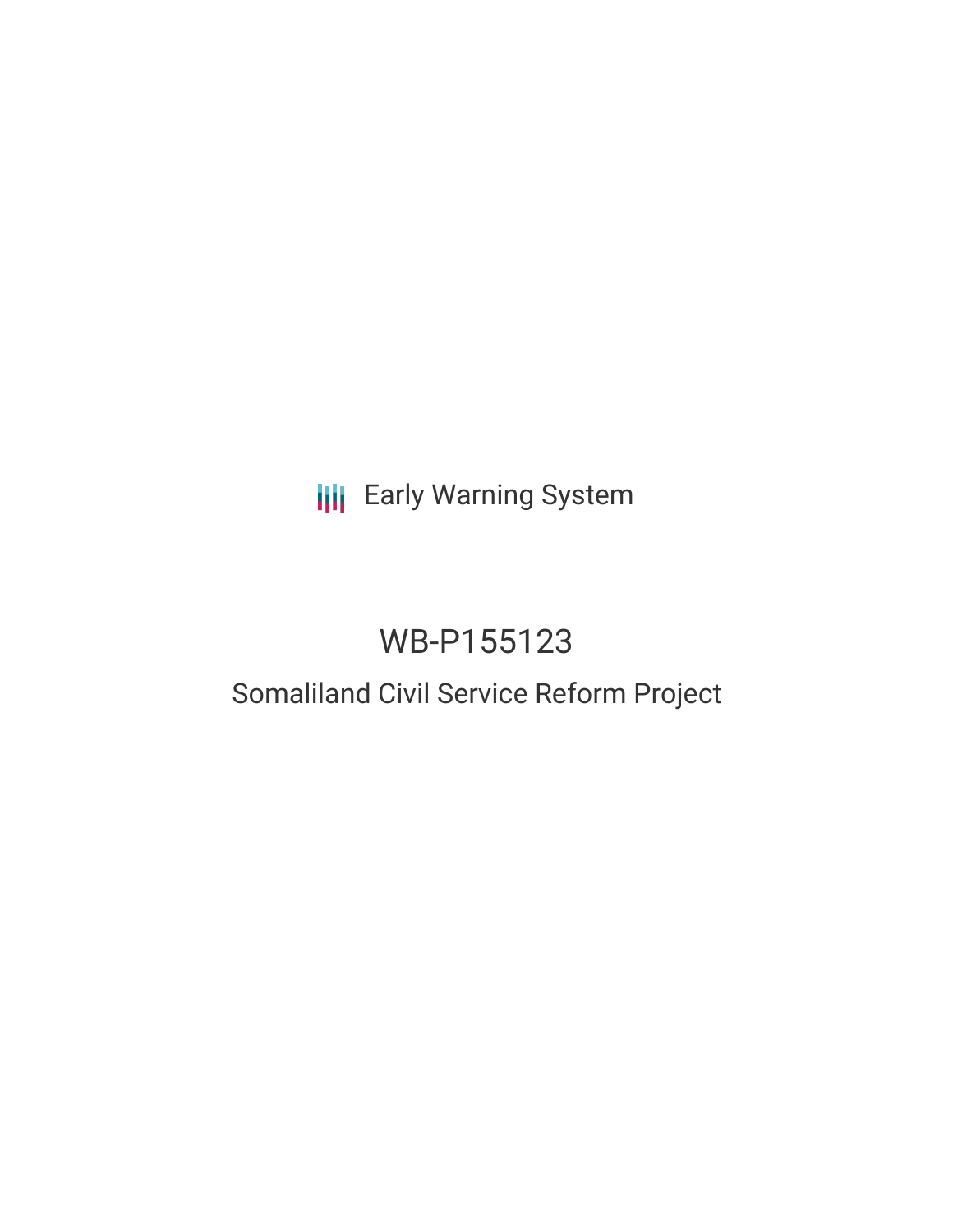

#### **Quick Facts**

| <b>Countries</b>              | Somalia              |
|-------------------------------|----------------------|
| <b>Financial Institutions</b> | World Bank (WB)      |
| <b>Status</b>                 | Active               |
| <b>Bank Risk Rating</b>       | U                    |
| <b>Voting Date</b>            | 2016-06-30           |
| <b>Borrower</b>               | MINISTRY OF PLANNING |
| <b>Sectors</b>                | Finance              |
| <b>Project Cost (USD)</b>     | \$10.00 million      |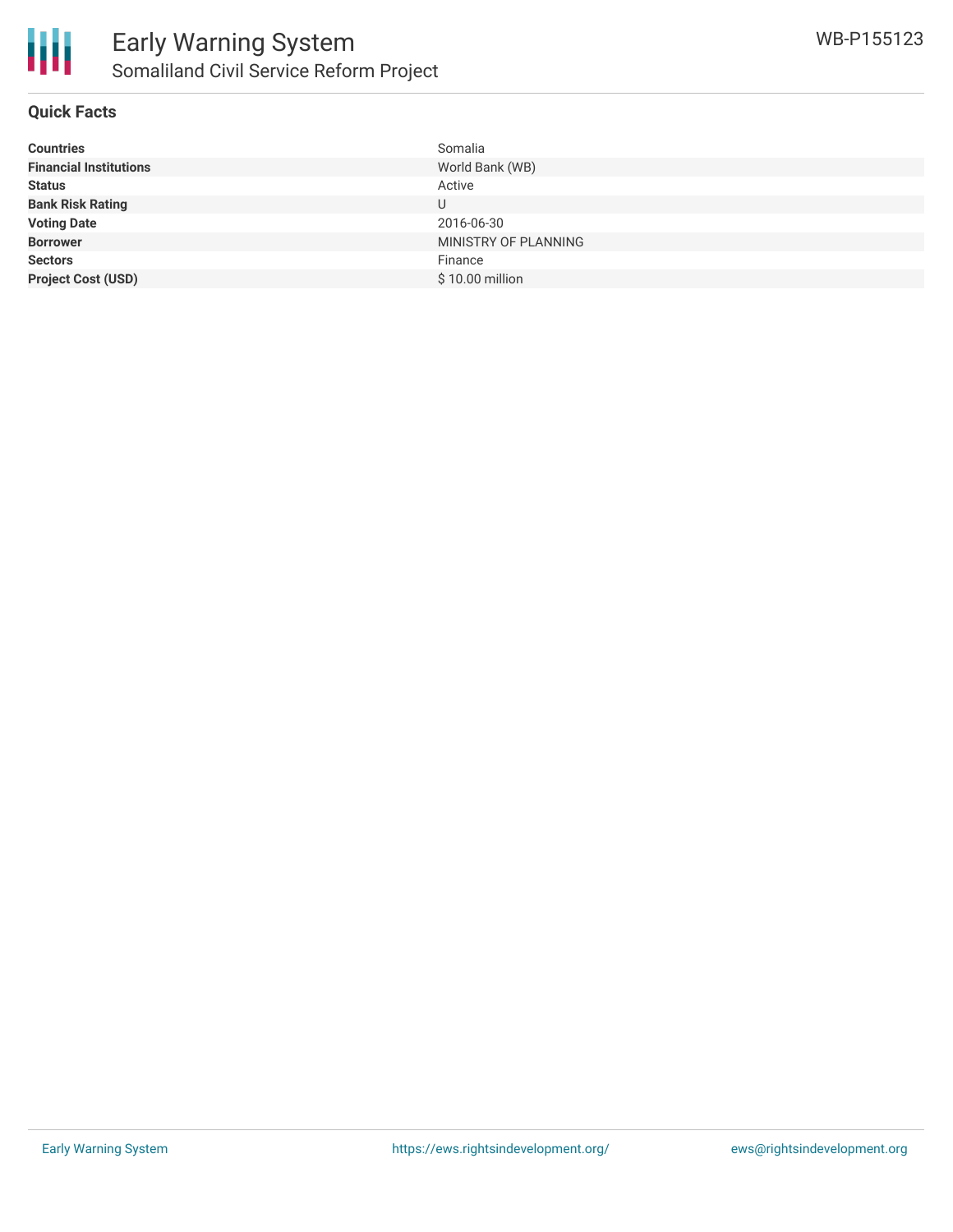

#### **Project Description**

The project development objective is to strengthen basic functions for payroll, human resources and policy management in selected central government agencies and line ministries.

Project components include;

Component 1: Strengthening the policies, procedures and systems for civil service management.

Component 2: Strengthening core capacity of targeted ministries

Component 3: Strengthening policy management capabilities at the center of government

Component 4: Project management and support in delivery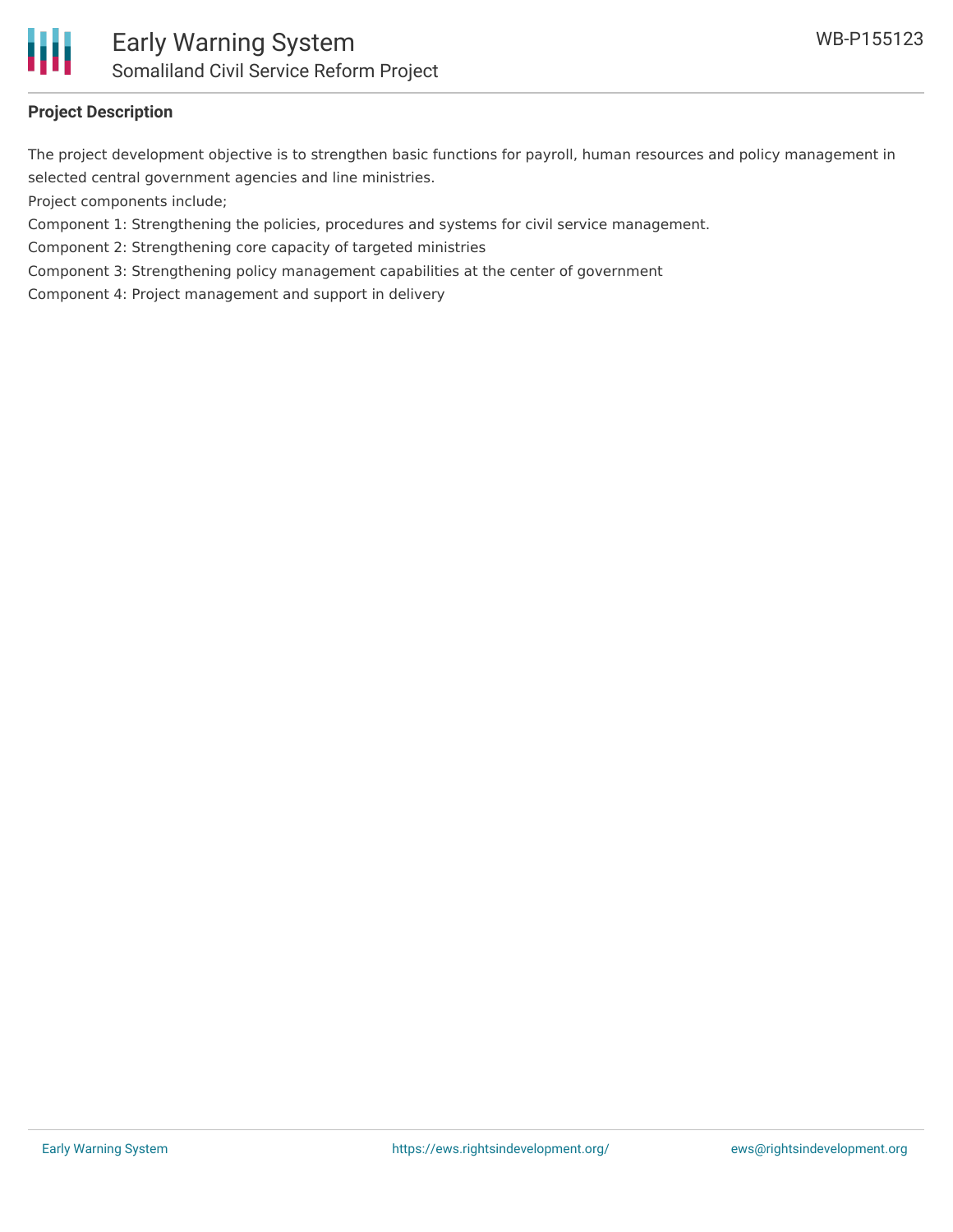

#### **Investment Description**

World Bank (WB)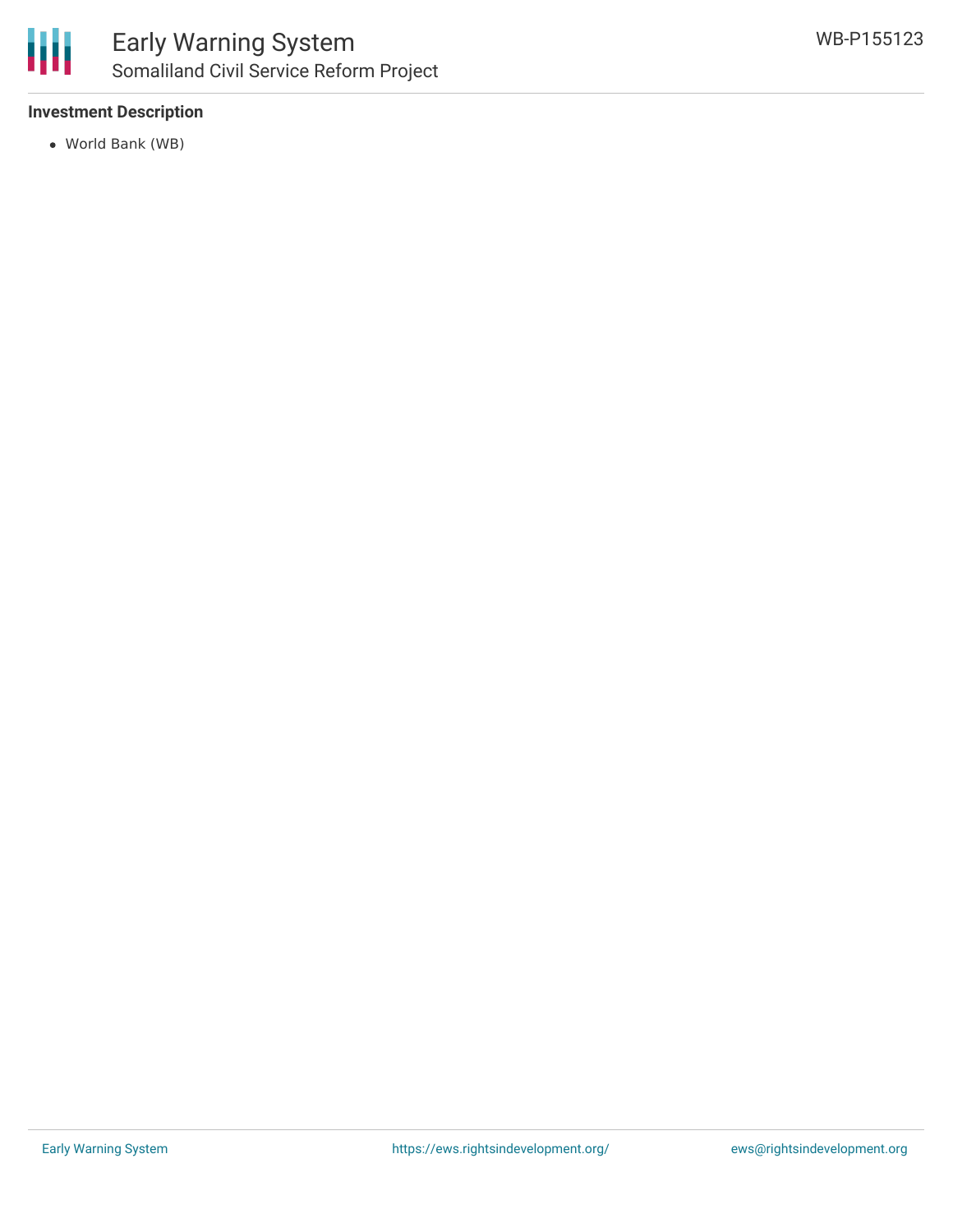

#### **Contact Information**

#### ACCOUNTABILITY MECHANISM OF WORLD BANK

The World Bank Inspection Panel is the independent complaint mechanism and fact-finding body for people who believe they are likely to be, or have been, adversely affected by a World Bank-financed project. If you submit a complaint to the Inspection Panel, they may investigate to assess whether the World Bank is following its own policies and procedures for preventing harm to people or the environment. You can contact the Inspection Panel or submit a complaint by emailing ipanel@worldbank.org. You can learn more about the Inspection Panel and how to file a complaint at: http://ewebapps.worldbank.org/apps/ip/Pages/Home.aspx.